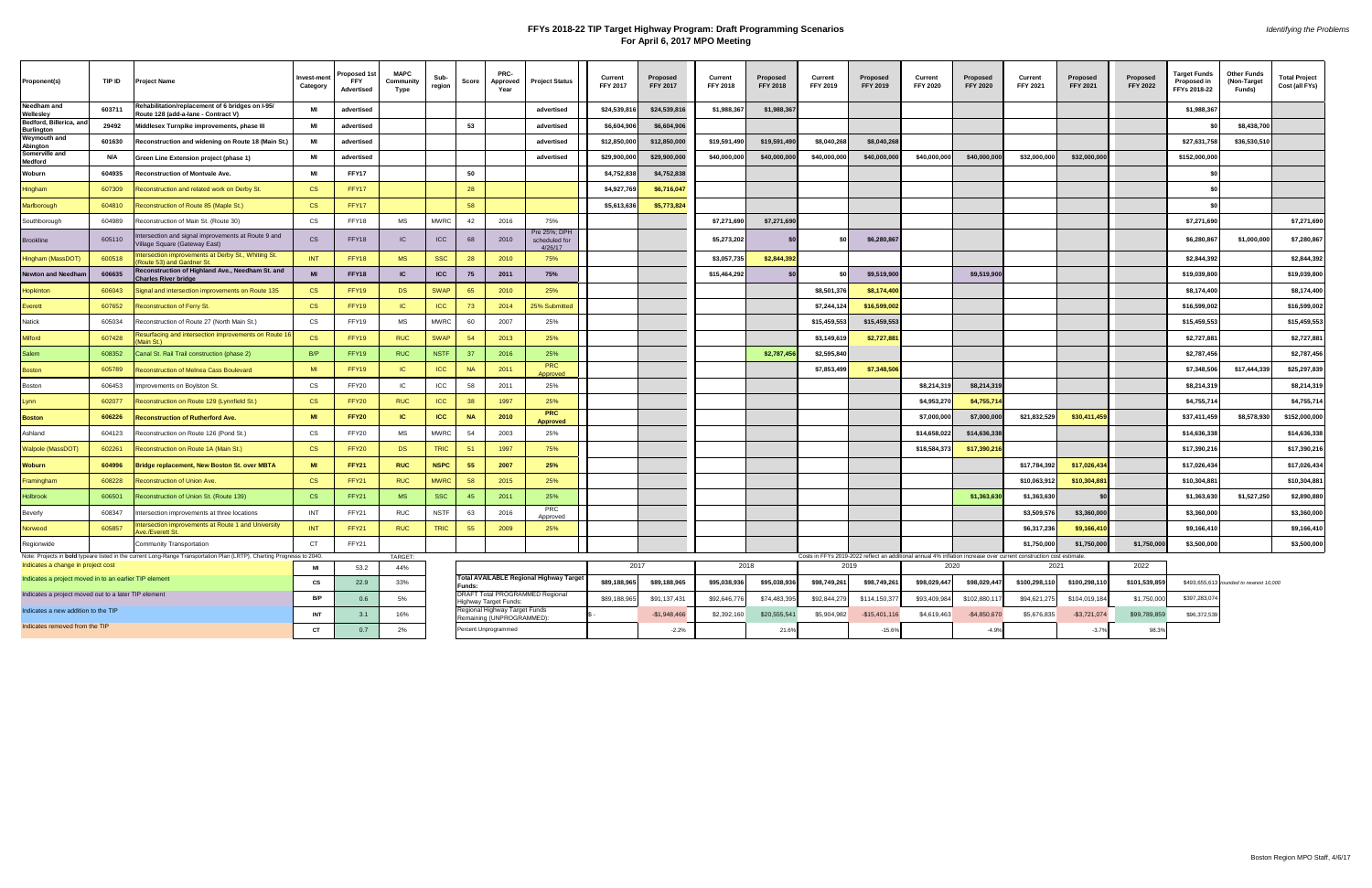## **FFYs 2018-22 TIP Target Highway Program: Draft Programming Scenarios For April 6, 2017 MPO Meeting**

| Proponent(s)                                                                                                                                                  | TIP ID | <b>Project Name</b>                                                                                              | Investment<br>Category | Proposed 1st<br><b>FFY</b><br>Advertised | <b>MAPC</b><br>Community<br>Type | Sub-<br>region | <b>Evaluation</b><br>Score      | PRC.<br>App. Year | <b>Project Status</b>                          | <b>Current</b><br><b>FFY 2017</b> | Proposed<br><b>FFY 2017</b> | Current<br><b>FFY 2018</b> | Proposed<br><b>FFY 2018</b> | Current<br><b>FFY 2019</b>                                                                                          | Proposed<br><b>FFY 2019</b> | Current<br><b>FFY 2020</b> | Proposed<br><b>FFY 2020</b> | Current<br><b>FFY 2021</b> | Proposed<br><b>FFY 2021</b> | Proposed<br><b>FFY 2022</b> | Target Funds<br>oposed in FFYs<br>2018-22 | <b>Other Funds</b><br>(Non-Target<br>Funds) | <b>Total Project</b><br>Cost (all FYs) |
|---------------------------------------------------------------------------------------------------------------------------------------------------------------|--------|------------------------------------------------------------------------------------------------------------------|------------------------|------------------------------------------|----------------------------------|----------------|---------------------------------|-------------------|------------------------------------------------|-----------------------------------|-----------------------------|----------------------------|-----------------------------|---------------------------------------------------------------------------------------------------------------------|-----------------------------|----------------------------|-----------------------------|----------------------------|-----------------------------|-----------------------------|-------------------------------------------|---------------------------------------------|----------------------------------------|
| Needham and Wellesley                                                                                                                                         | 603711 | Rehabilitation/replacement of 6 bridges on I-<br>95/ Route 128 (add-a-lane - Contract V)                         | МI                     | (cont'd.)                                |                                  |                |                                 |                   | advertised                                     | \$24,539,816                      | \$24,539,816                | \$1,988,367                | \$1,988,367                 |                                                                                                                     |                             |                            |                             |                            |                             |                             | \$1,988,367                               |                                             |                                        |
| Bedford, Billerica, and<br><b>Burlington</b>                                                                                                                  | 29492  | Middlesex Turnpike improvements, phase III                                                                       | МI                     | <b>FY17</b>                              |                                  |                | 53                              |                   | advertised                                     | \$6,604,906                       | \$6,604,906                 |                            |                             |                                                                                                                     |                             |                            |                             |                            |                             |                             |                                           | \$8,438,700                                 |                                        |
| <b>Weymouth and Abington</b>                                                                                                                                  | 601630 | Reconstruction and widening on Route 18<br>(Main St.)                                                            | MI                     | <b>FY17</b>                              |                                  |                |                                 |                   | advertised                                     | \$12,850,000                      | \$12,850,000                | \$19,591,490               | \$27,631,75                 | \$8,040,268                                                                                                         |                             |                            |                             |                            |                             |                             | \$27,631,758                              | \$36,530,510                                |                                        |
| <b>Somerville and Medford</b>                                                                                                                                 | N/A    | Green Line Extension project (phase 2) (or<br>phase 1)                                                           | МI                     | <b>FY17</b>                              |                                  |                |                                 |                   | advertised                                     | \$29,900,000                      | \$29,900,000                | \$40,000,000               | \$46,538,505                | \$40,000,000                                                                                                        | \$34,213,405                | \$40,000,000               | \$40,000,000                | \$32,000,000               | \$31,149,854                |                             | \$151,901,764                             |                                             |                                        |
| Woburn                                                                                                                                                        | 604935 | <b>Reconstruction of Montvale Ave.</b>                                                                           | МI                     | FFY17                                    |                                  |                | 50                              |                   |                                                | \$4,752,838                       | \$4,752,838                 |                            |                             |                                                                                                                     |                             |                            |                             |                            |                             |                             |                                           |                                             |                                        |
| Hingham                                                                                                                                                       | 607309 | Reconstruction and related work on Derby St.                                                                     | <b>CS</b>              | FFY17                                    |                                  |                | 28                              |                   |                                                | \$4,927,769                       | \$6,716,047                 |                            |                             |                                                                                                                     |                             |                            |                             |                            |                             |                             |                                           |                                             |                                        |
| Marlborough                                                                                                                                                   | 604810 | Reconstruction of Route 85 (Maple St.)                                                                           | CS                     | FFY17                                    |                                  |                | 58                              |                   |                                                | \$5,613,636                       | \$5,773,824                 |                            |                             |                                                                                                                     |                             |                            |                             |                            |                             |                             |                                           |                                             |                                        |
| Southborough                                                                                                                                                  | 604989 | Reconstruction of Main St. (Route 30)                                                                            | CS                     | FFY18                                    | MS                               | <b>MWRC</b>    | 42                              | 2016              | 75%                                            |                                   |                             | \$7,271,690                | \$7,271,690                 |                                                                                                                     |                             |                            |                             |                            |                             |                             | \$7,271,690                               |                                             | \$7,271,690                            |
| Brookline                                                                                                                                                     | 605110 | ntersection and signal improvements at Route 9<br>and Village Square (Gateway East)                              | CS                     | FFY18                                    | IC                               | <b>ICC</b>     | 68                              | 2010              | Pre 25%; DPH<br>scheduled for<br>4/26/17       |                                   |                             | \$5,273,202                |                             | -SO                                                                                                                 | \$6,280,867                 |                            |                             |                            |                             |                             | \$6,280,867                               | \$1,000,000                                 | \$7,280,867                            |
| Hingham (MassDOT)                                                                                                                                             | 600518 | ntersection improvements at Derby St., Whiting<br>. (Route 53) and Gardner St.                                   | <b>INT</b>             | FFY18                                    | <b>MS</b>                        | <b>SSC</b>     | 28                              | 2010              | 75%                                            |                                   |                             | \$3,057,735                | \$2,844,39                  |                                                                                                                     |                             |                            |                             |                            |                             |                             | \$2,844,392                               |                                             | \$2,844,392                            |
| <b>Newton and Needham</b>                                                                                                                                     | 606635 | Reconstruction of Highland Ave., Needham St.<br>and Charles River bridge                                         | <b>MI</b>              | FFY18                                    | <b>IC</b>                        | <b>ICC</b>     | 75                              | 2011              | 75%                                            |                                   |                             | \$15,464,292               |                             |                                                                                                                     | \$10,717,200                |                            | \$10,717,200                |                            |                             |                             | \$21,434,400                              |                                             | \$21,434,400                           |
| Hopkinton                                                                                                                                                     | 606043 | Signal and intersection improvements on Route                                                                    | CS                     | FFY19                                    | <b>DS</b>                        | <b>SWAP</b>    | 65                              | 2010              | 25%                                            |                                   |                             |                            |                             | \$8,501,376                                                                                                         | \$8,174,400                 |                            |                             |                            |                             |                             | \$8,174,400                               |                                             | \$8,174,400                            |
| Everett                                                                                                                                                       | 607652 | <b>Reconstruction of Ferry St.</b>                                                                               | CS                     | FFY19                                    | IC                               | ICC            | 73                              | 2014              | 25% Submitted                                  |                                   |                             |                            |                             | \$7,244,124                                                                                                         | \$16,599,002                |                            |                             |                            |                             |                             | \$16,599,002                              |                                             | \$16,599,002                           |
| <b>Natick</b>                                                                                                                                                 | 605034 | Reconstruction of Route 27 (North Main St.)                                                                      | <b>CS</b>              | FFY19                                    | <b>MS</b>                        | <b>MWRC</b>    | 60                              | 2007              | 25%                                            |                                   |                             |                            |                             | \$15,459,553                                                                                                        | \$12,688,000                |                            |                             |                            |                             |                             | \$12,688,000                              |                                             | \$15,459,553                           |
| Milford                                                                                                                                                       | 607428 | Resurfacing and intersection improvements on<br>Route 16 (Main St.)                                              | CS                     | FFY19                                    | <b>RUC</b>                       | <b>SWAP</b>    | 54                              | 2013              | 25%                                            |                                   |                             |                            |                             | \$3,149,619                                                                                                         | \$2,727,88                  |                            |                             |                            |                             |                             | \$2,727,881                               |                                             | \$3,149,619                            |
| Salem                                                                                                                                                         | 608352 | Canal St. Rail Trail construction (phase 2)                                                                      | B/P                    | FFY19                                    | <b>RUC</b>                       | <b>NSTF</b>    | -37                             | 2016              | 25%                                            |                                   |                             |                            | \$2,787,45                  | \$2,595,840                                                                                                         |                             |                            |                             |                            |                             |                             | \$2,787,456                               |                                             | \$2,787,456                            |
| <b>Boston</b>                                                                                                                                                 | 605789 | Reconstruction of Melnea Cass Boulevard                                                                          | MI                     | FFY19                                    | IC                               | ICC            | <b>NA</b>                       | 2011              | <b>PRC</b><br>Approved                         |                                   |                             |                            |                             | \$7,853,499                                                                                                         | \$7,348,506                 |                            |                             |                            |                             |                             | \$7,348,506                               | \$17,444,339                                | \$25,297,839                           |
| <b>Boston</b>                                                                                                                                                 | 606453 | Improvements on Boylston St.                                                                                     | CS                     | FFY20                                    | IC                               | ICC            | 58                              | 2011              | 25%                                            |                                   |                             |                            |                             |                                                                                                                     |                             | \$8,214,319                | \$8,214,319                 |                            |                             |                             | \$8,214,319                               |                                             | \$8,214,319                            |
| Lynn                                                                                                                                                          | 602077 | Reconstruction on Route 129 (Lynnfield St.)                                                                      | CS                     | FFY20                                    | <b>RUC</b>                       | ICC            | 38                              | 1997              | 25%                                            |                                   |                             |                            |                             |                                                                                                                     |                             | \$4,953,270                |                             |                            | \$4,931,852                 |                             | \$4,931,852                               |                                             | \$4,931,852                            |
| Boston                                                                                                                                                        | 606226 | Reconstruction of Rutherford Ave                                                                                 | <b>MI</b>              | FFY20                                    | <b>IC</b>                        | <b>ICC</b>     | <b>NA</b>                       | 2010              | <b>PRC</b><br><u>Approved</u>                  |                                   |                             |                            |                             |                                                                                                                     |                             | \$7,000,000                | \$7,000,000                 | \$21,832,529               | \$30,411,45                 | \$43,000,000                | \$80,411,459                              | \$8,578,930                                 | \$152,000,000                          |
| Ashland                                                                                                                                                       | 604123 | Reconstruction on Route 126 (Pond St.)                                                                           | <b>CS</b>              | FFY20                                    | <b>MS</b>                        | <b>MWRC</b>    | 54                              | 2003              | 25%                                            |                                   |                             |                            |                             |                                                                                                                     |                             | \$14,658,022               | \$14,636,33                 |                            |                             |                             | \$14,636,338                              |                                             | \$14,636,338                           |
| Walpole (MassDOT)                                                                                                                                             | 602261 | Reconstruction on Route 1A (Main St.)                                                                            | CS                     | FFY20                                    | <b>DS</b>                        | <b>TRIC</b>    | 51                              | 1997              | 75%                                            |                                   |                             |                            |                             |                                                                                                                     |                             | \$18,584,373               | \$17,390,21                 |                            |                             |                             | \$17,390,216                              |                                             | \$17,390,216                           |
| <b>Woburn</b>                                                                                                                                                 | 604996 | <b>Bridge replacement, New Boston St. over</b><br><b>MBTA</b>                                                    | <b>MI</b>              | <b>FFY21</b>                             | <b>RUC</b>                       | <b>NSPC</b>    | 55                              | 2007              | 25%                                            |                                   |                             |                            |                             |                                                                                                                     |                             |                            |                             | \$17,784,392               | \$17,026,43                 |                             | \$17,026,434                              |                                             | \$17,026,434                           |
| Framingham                                                                                                                                                    | 608228 | Reconstruction of Union Ave.                                                                                     | CS                     | FFY21                                    | <b>RUC</b>                       | <b>MWRC</b>    | 58                              | 2015              | 25%                                            |                                   |                             |                            |                             |                                                                                                                     |                             |                            |                             | \$10,063,912               | \$10,304,88                 |                             | \$10,304,88                               |                                             | \$10,304,881                           |
| Holbrook                                                                                                                                                      | 606501 | Reconstruction of Union St. (Route 139)                                                                          | CS                     | FFY21                                    | MS                               | SSC            | 45                              | 2011              | 25%                                            |                                   |                             |                            |                             |                                                                                                                     |                             |                            |                             | \$1,363,630                | \$1,363,630                 |                             | \$1,363,630                               | \$1,527,250                                 | \$2,890,880                            |
| <b>Beverly</b>                                                                                                                                                | 608347 | Intersection improvements at three locations                                                                     | <b>INT</b>             | FFY21                                    | <b>RUC</b>                       | <b>NSTF</b>    | 63                              | 2016              | <b>PRC</b><br>Approved                         |                                   |                             |                            |                             |                                                                                                                     |                             |                            |                             | \$3,509,576                | \$3,360,00                  |                             | \$3,360,000                               |                                             | \$3,360,000                            |
| Norwood                                                                                                                                                       | 605857 | ntersection improvements at Route 1 and<br>Jniversity Ave./Everett St.                                           | <b>INT</b>             | FFY21                                    | <b>RUC</b>                       | <b>TRIC</b>    | 55                              | 2009              | 25%                                            |                                   |                             |                            |                             |                                                                                                                     |                             |                            |                             | \$6,317,236                |                             | \$9,493,78                  | \$9,493,782                               |                                             | \$9,493,782                            |
| Regionwide                                                                                                                                                    |        | Community Transportation                                                                                         | CT                     | FFY21                                    |                                  |                |                                 |                   |                                                |                                   |                             |                            |                             |                                                                                                                     |                             |                            |                             | \$1,750,000                | \$1,750,00                  | \$1,750,00                  | \$3,500,000                               |                                             | \$3,500,000                            |
| Hull                                                                                                                                                          |        | 601607 Reconstruction of Atlantic Ave and Related Work                                                           | <b>CS</b>              | FFY18                                    | <b>MS</b>                        | <b>SSC</b>     | 44                              | 1995              | 75%                                            |                                   |                             |                            | 5,976,768                   |                                                                                                                     |                             |                            |                             |                            |                             |                             |                                           |                                             |                                        |
| <b>Bedford</b>                                                                                                                                                | 607738 | Minuteman Bikeway Extension                                                                                      | B/P                    | FFY22                                    | <b>MS</b>                        | <b>MAGIC</b>   | 47                              | 2014              | <b>PRC Approved</b>                            |                                   |                             |                            |                             |                                                                                                                     |                             |                            |                             |                            |                             | \$4,647,19                  |                                           |                                             |                                        |
| Watertown                                                                                                                                                     | 607777 | Rehabilitation of Mount Auburn St. (Route 16)                                                                    | CS                     | FFY22                                    | IC                               | ICC            | 75                              | 2014              | <b>PRC Approved</b>                            |                                   |                             |                            |                             |                                                                                                                     |                             |                            |                             |                            |                             | \$14,190,425                |                                           |                                             |                                        |
| Chelsea                                                                                                                                                       | 608078 | Reconstruction of Broadway, from City Hall to the<br>evere City Line                                             | CS                     | FFY22                                    | IC                               | ICC            | 61                              | 2015              | <b>PRC Approved</b>                            |                                   |                             |                            |                             |                                                                                                                     |                             |                            |                             |                            |                             | \$9,028,62                  |                                           |                                             |                                        |
| Malden                                                                                                                                                        | 608275 | Complete Streets Reconstruction of Exchange<br>Street (Lighting and Sidewalk Improvements on<br>Exchange Street) | <b>CS</b>              | FFY22                                    | IC                               | ICC            | 54                              | 2016              | 25% Approved                                   |                                   |                             |                            |                             |                                                                                                                     |                             |                            |                             |                            |                             | \$1,497,081                 |                                           |                                             |                                        |
| Norwood                                                                                                                                                       | 606130 | Intersection Improvements at Route 1A and<br>Upland Rd./Washinton St. and Prospect<br>St./FultonSt.              | <b>INT</b>             | FFY22                                    | <b>RUC</b>                       | <b>TRIC</b>    | 53                              | 2010              | <b>PRC Approved</b>                            |                                   |                             |                            |                             |                                                                                                                     |                             |                            |                             |                            |                             | \$3,799,452                 |                                           |                                             |                                        |
| Acton                                                                                                                                                         | 608229 | ntersection Improvements at Massachusetts<br>Avenue (Route 111) and Main Street (Route 27)<br>(Kelley's Corner)  | INT                    | FFY22                                    | <b>MS</b>                        | <b>MAGIC</b>   | 45                              | 2016              | <b>PRC Approved</b>                            |                                   |                             |                            |                             |                                                                                                                     |                             |                            |                             |                            |                             | \$8,671,000                 |                                           |                                             |                                        |
| Marblehead                                                                                                                                                    | 608146 | Intersection Improvements to Pleasant St. at<br>'illage/Vine/Cross Sts.                                          | <b>INT</b>             | FFY22                                    | <b>MS</b>                        | <b>NSTF</b>    | 40                              | 2015              | 25% Submitted                                  |                                   |                             |                            |                             |                                                                                                                     |                             |                            |                             |                            |                             | \$959,37                    |                                           |                                             |                                        |
| Marlborough                                                                                                                                                   | 604231 | Intersection and Signal Improvements on Route<br>20 (east Main St./Boston Post Rd.) at Concord                   | INT                    | FFY22                                    | <b>RUC</b>                       | <b>MWRC</b>    | 39                              | 2007              | 25% Submitted                                  |                                   |                             |                            |                             |                                                                                                                     |                             |                            |                             |                            |                             | \$1,979,656                 |                                           |                                             |                                        |
| Sudbury (MassDOT)                                                                                                                                             | 607249 | ntersection improvements at Route 20 and<br>ndham Road                                                           | INT                    | FFY22                                    | <b>MS</b>                        | <b>MAGIC</b>   | 37                              | 2013              | 25% Approved                                   |                                   |                             |                            |                             | Costs in FFYs 2019-2022 reflect an additional annual 4% inflation increase over current construction cost estimate. |                             |                            |                             |                            |                             | \$1,919,858                 |                                           |                                             |                                        |
| Note: Projects in bold typeare listed in the current Long-Range Transportation Plan (LRTP), Charting Progresss to 2040.<br>Indicates a change in project cost |        |                                                                                                                  | MI                     | 62.3                                     | 44%                              |                |                                 |                   |                                                | 2017                              |                             | 2018                       |                             | 2019                                                                                                                |                             | 2020                       |                             | 2021                       |                             | 2022                        |                                           |                                             |                                        |
| Indicates a project moved in to an earlier TIP element                                                                                                        |        |                                                                                                                  | CS                     | 28.6                                     | 33%                              |                |                                 |                   | <b>Total AVAILABLE Regional Highway Target</b> | \$89,188,965                      | \$89,188,965                | \$95,038,936               | \$95,038,93                 | \$98,749,261                                                                                                        | \$98,749,261                | \$98,029,447               | \$98,029,447                | \$100,298,110 \$100,298,11 |                             | \$101,539,859               | \$493,655,613                             |                                             |                                        |
| Indicates a project moved out to a later TIP element                                                                                                          |        |                                                                                                                  | B/P                    | 1.5                                      | 5%                               |                | Funds:<br>Highway Target Funds: |                   | DRAFT Total PROGRAMMED Regional                | \$89,188,965                      | \$91,137,431                | \$92,646,776               | \$95,038,936                | \$92,844,279                                                                                                        | \$98,749,26                 | \$93,409,984               | \$97,958,07                 | \$94,621,275 \$100,298,1   |                             | \$100,936,453               | \$492,980,832                             |                                             |                                        |
| Indicates a new addition to the TIP                                                                                                                           |        |                                                                                                                  | INT                    | 6.7                                      | 16%                              |                | (UNPROGRAMMED):                 |                   | Regional Highway Target Funds Remaining        |                                   | $-$1,948,466$               | \$2,392,160                |                             | \$5,904,982                                                                                                         |                             | \$4,619,463                | \$71,37                     | \$5,676,835                |                             | \$603,406                   | \$674,781                                 |                                             |                                        |
| Indicates removed from the TIP                                                                                                                                |        |                                                                                                                  | CT                     | 0.7                                      | 2%                               |                | Percent Unprogrammed            |                   |                                                |                                   | $-2.2%$                     |                            | 0.0%                        |                                                                                                                     | 0.0%                        |                            | 0.1%                        |                            | 0.0%                        | 0.6%                        |                                           |                                             |                                        |
|                                                                                                                                                               |        |                                                                                                                  |                        |                                          |                                  |                |                                 |                   |                                                |                                   |                             |                            |                             |                                                                                                                     |                             |                            |                             |                            |                             |                             |                                           |                                             |                                        |